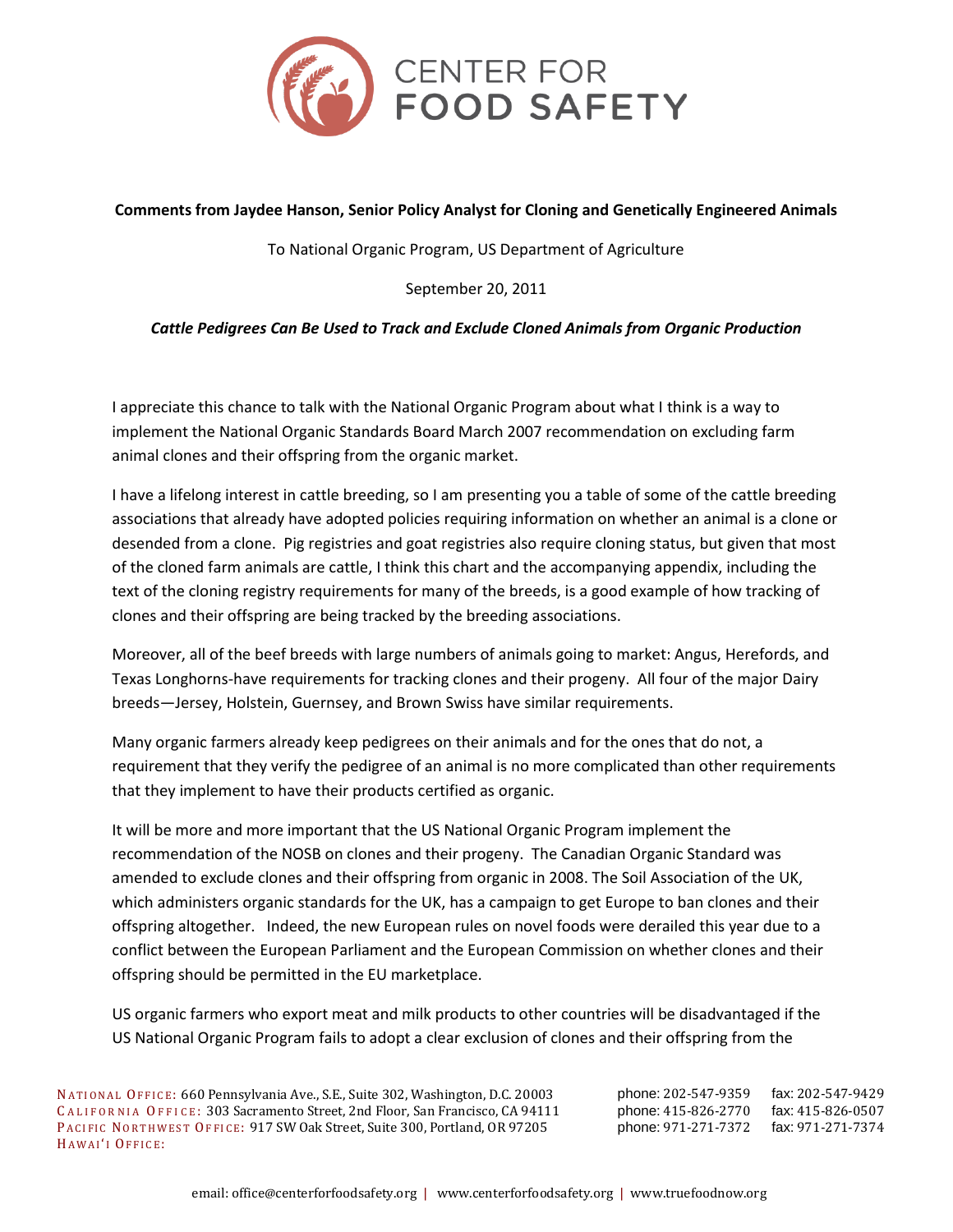market. I believe that clones and their offspring could be easily tracked through pedigrees. The few herd registries that do not track cloning status, could easily adopt the rules that other breeding associations have already adopted.

This is the simplest way to implement the recommendation of the National Organic Standard Board from March 2007. I and my colleagues would be glad to help you in any way we can.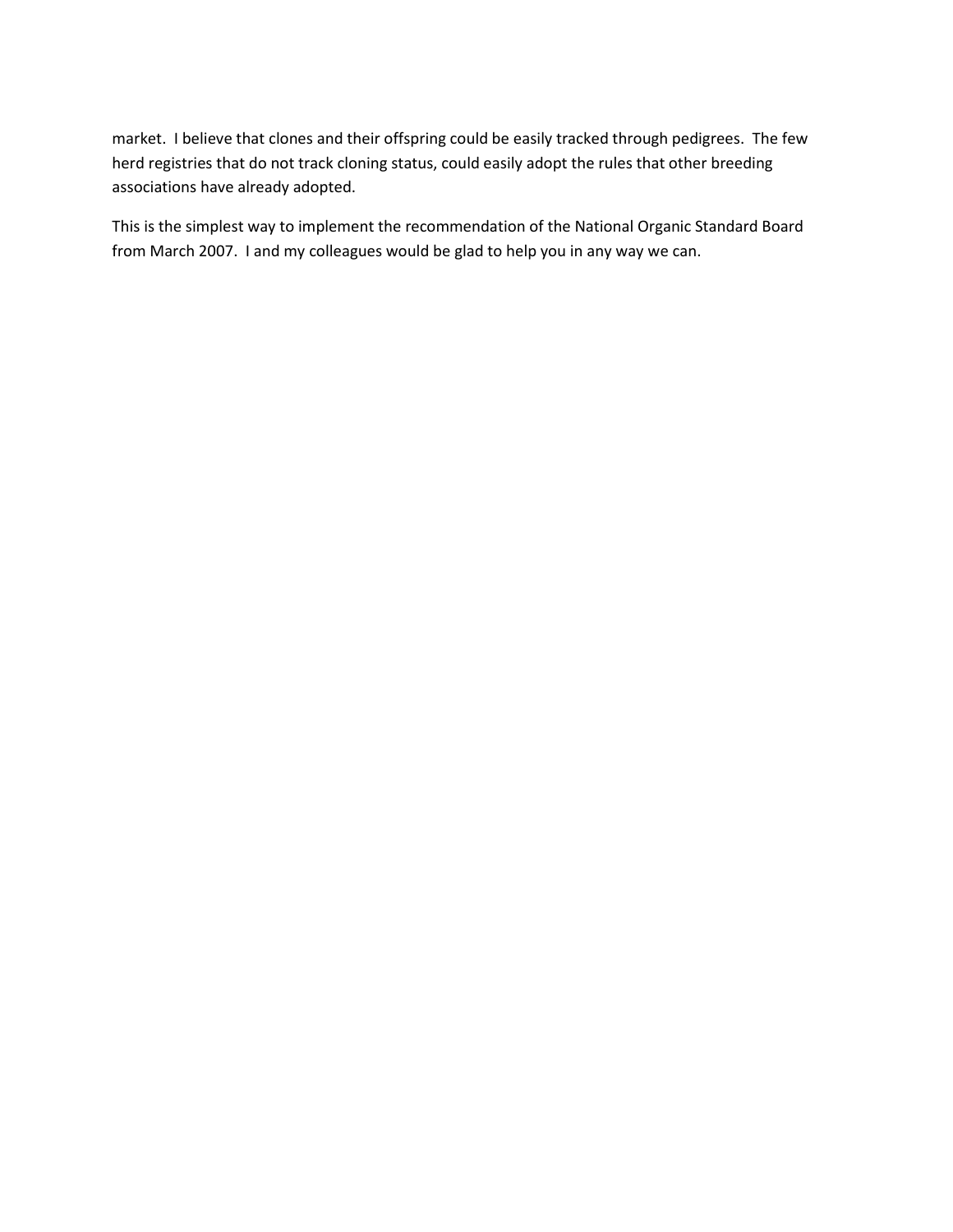| <b>Name of Association</b>                                       | <b>Rules</b>    |
|------------------------------------------------------------------|-----------------|
|                                                                  | Register        |
| <b>BEE</b>                                                       | Clone status in |
|                                                                  | Pedigree        |
| American Angus Association                                       | Yes             |
| <b>Beefmaster Breeders United</b>                                | Yes             |
| American Akaushi Association                                     | Yes             |
| <b>American Brahman Breeders Association</b>                     | Yes             |
| American Chianina Association                                    | Yes             |
| <b>American Gelbvieh Association</b>                             | <b>YES</b>      |
| North American Limousin Foundation                               | Yes             |
| American Maine-Anjou Association                                 | Maybe           |
| Red Angus Association of America                                 | Yes             |
| <b>American Red Brangus Association</b>                          | Yes             |
| <b>American Salers Association</b>                               | Maybe           |
| Santa Gertrudis Breeders International                           | <b>Maybe</b>    |
| Senepol Cattle Breeders Association                              | Maybe           |
| <b>American Shorthorn Association</b>                            | Yes             |
| <b>American Simmental Association</b>                            | Yes             |
| Texas Longhorn Breeders Association of America                   | Yes             |
| <b>American Hereford Association</b>                             | Yes             |
| <b>DAIRY</b>                                                     |                 |
| Holstein Association, USA Inc.                                   | Yes             |
| <b>American Guernsey Association</b>                             | Yes             |
| American Jersey Cattle Association                               | Yes             |
| Brown Swiss Cattle Breeder's Association of the U.S.A., Inc. Yes |                 |

## **American Angus Association**

Angus Information Management Software requires information on cloning status for both born calves and embryos. [http://www.angus.org/Aims/helpfiles/UsersManual\\_Interactive.pdf](http://www.angus.org/Aims/helpfiles/UsersManual_Interactive.pdf) American Angus Association charges an additional \$50 to register a clone. [http://www.angusbeefbulletin.com/ArticlePDF/AJ0405\\_Assnhighlights.pdf](http://www.angusbeefbulletin.com/ArticlePDF/AJ0405_Assnhighlights.pdf) And separate registration of clones is required: [http://www.angus.org/Pub/brg\\_part4.pdf](http://www.angus.org/Pub/brg_part4.pdf) Registration applications for cell-clone animals also are available upon request from the American Angus Association. <http://www.angus.org/Pub/brg.pdf>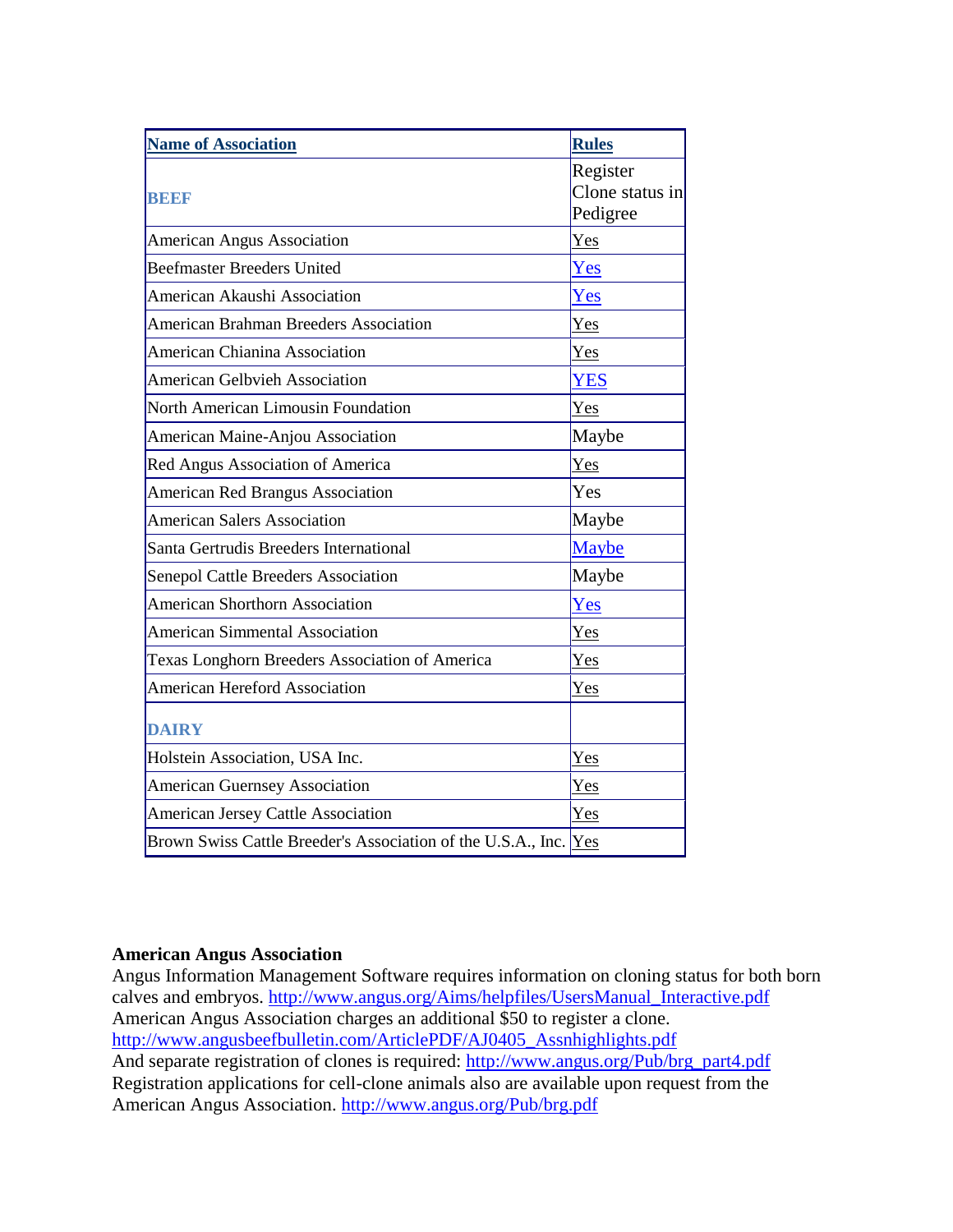*Form of application. A registration application must contain the following information:*

- *Sex of animal to be registered.*
- *Date of birth.*
- *Name of the animal.*
- *Indication of whether or not the animal is the product of Artificial Insemination.*
- *Permanent identification marks.*
- *Registration number of the Sire.*
- *Registration number of the Dam.*
- *Name, location and Member Code of the First Owner.*
- *Completion, including signature, of the Breeder's Certificate, if required [see Rule 102(d)(3)].*
- *Completion, including signature, of the Bull Permit, if required [see Rule 102(d)(4)].*
- *Indication of whether the animal is a twin or of other multiple birth.*
- *AI Service Certificate, if required.*
- *Indication of whether the animal is a result of an embryo transplant.*

*• Completion date of embryo removal if the calf is the result of an embryo transplant, as well as indication of whether the calf resulted from split or cloned embryos.*

*Each registration with the Association shall be assigned a registration number.*

## **American Chiana Association**

**<http://www.chicattle.org/images/2011/pdf/ACAAppforRegistration.pdf>**

Clone status required for herd registration.

**American Akaushi Association**

**[https://americanakaushiassociation.com/uploads/American\\_Akaushi\\_Assn\\_Rules\\_Rev.\\_2-](https://americanakaushiassociation.com/uploads/American_Akaushi_Assn_Rules_Rev._2-01-10.pdf) [01-10.pdf](https://americanakaushiassociation.com/uploads/American_Akaushi_Assn_Rules_Rev._2-01-10.pdf)**

## **American Gelbviah Association**

**[http://www.gelbvieh.org/goopages/pages\\_downloadgallery/downloadget.php?filename=135](http://www.gelbvieh.org/goopages/pages_downloadgallery/downloadget.php?filename=13564.pdf&orig_name=gv_rules_9_2009_final.pdf) [64.pdf&orig\\_name=gv\\_rules\\_9\\_2009\\_final.pdf](http://www.gelbvieh.org/goopages/pages_downloadgallery/downloadget.php?filename=13564.pdf&orig_name=gv_rules_9_2009_final.pdf)**

*Calves Resulting from Cell-cloned Transplants.*

*1. Only replication cell-cloned animals shall be eligible for registration. Genetically modified animals shall not be eligible for registration.*

*2. The cell-donor animal and the cell-cloned animal must be DNA-marker-typed.*

*3. The breeder of the cell-donor animal must be identified as the breeder of the cell-cloned offspring.*

*4. The owner of record of the cell-donor, on the date of biopsy removal, will be identified as the first owner, unless the calf is a result of a pregnant recipient, purchased embryo, fresh or frozen, in which case the purchaser may be identified as the first owner.*

*5. DNA-marker-typing of the recipient dam may be required by the Association.*

*6. Calves conceived after death of cell-donor animals shall be eligible for registration under the same conditions and provisions governing the eligibility of calves prior to the death of said animal.*

*7. Registration of cell-cloned transplants shall be made on a special form, provided by the Association, at the regular fee, plus an additional fee as determined by the Board of Directors.*

*8. Registration certificates issued for cell-cloned transplants shall be so designated. The registration number of the animal, which is being cell cloned, shall also be stated on the certificate of registration. Nothing set forth in this Rule 104(c) should be construed as an indication that the Association takes any position as to the ownership rights, if any, of retained*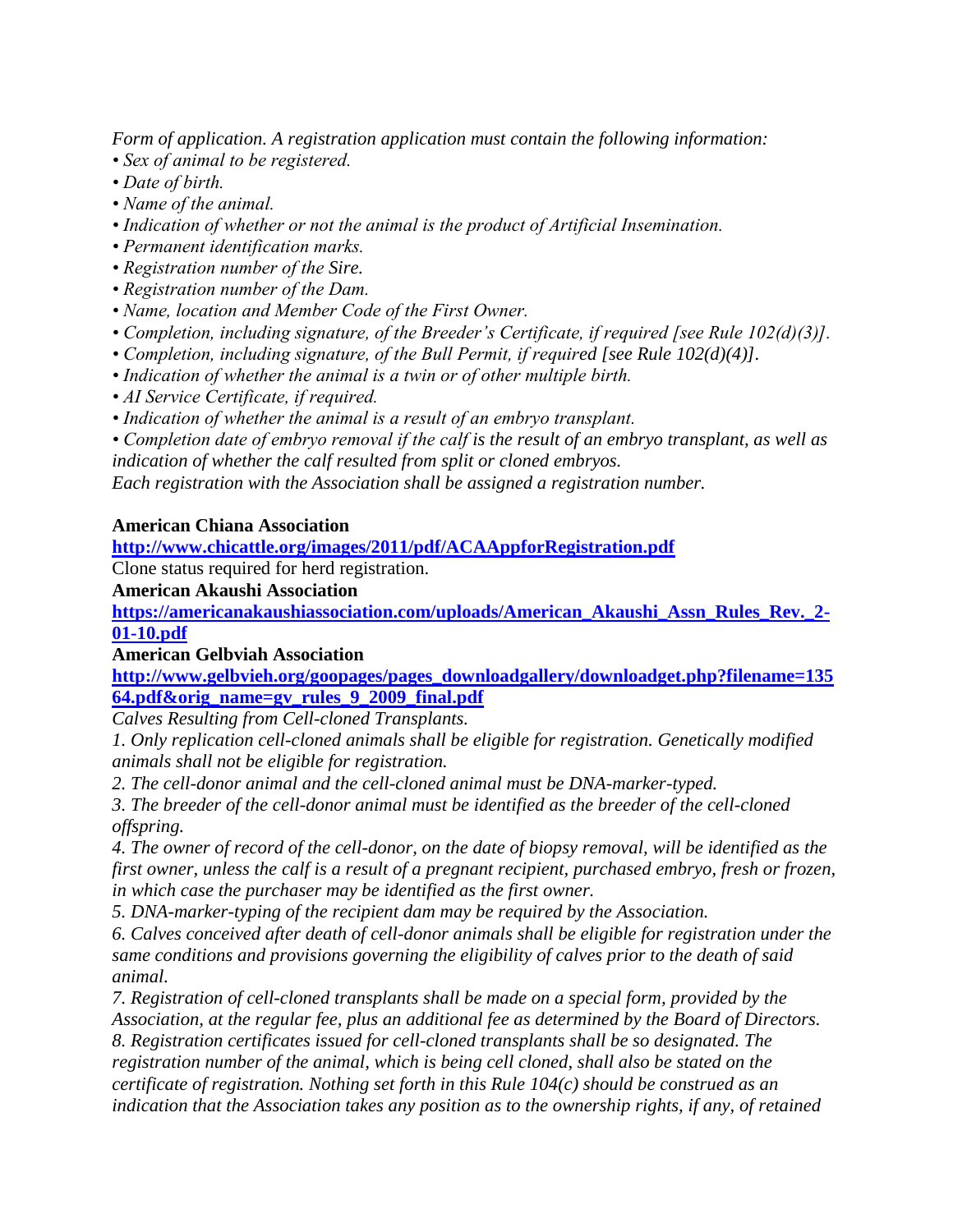*cell material. That is a separate matter reserved for discussion or negotiation between the buyer and seller. Cell-cloned transplants*

*The following requirements shall apply to the registration of calves resulting from cell-cloned transplants.*

*1. Only replication cell-cloned animals shall be eligible for registration.*

*2. The cell-donor animal must be DNA-marker-typed by the official DNA testing laboratory of the AGA prior to harvest of genetic material. DNA-marker-typing of the cell cloned animal, and/or recipient dams, may be required by the Association.*

*3. The suffix •\ETN. shall be added to the names of offspring resulting from cloning or other advanced reproductive technology. If cloned offspring are registered with the same name as the source animal, the name of each clone will be distinguished by a consecutive Arabic number preceding the suffix of •\ETN. starting with the digit •\2. (i.e., 2ETN or 3ETN). The sire and dam of a clone will be shown on the registration certificate as being the same as the sire and dam of the source animal, fetus or embryo.*

*4. When cloned calves are registered, the breeder of the entity from which the nuclear material originates will be recorded as the breeder of all resultant offspring and that breeder•fs prefix will be used in the naming of each clone.*

*5. The owner of record of the cell-donor on the date of biopsy removal, shall be identified as the first owner, unless the calf is a result of a pregnant recipient, purchased embryo, fresh or frozen, in which case the purchaser will be identified as the first owner. If the applicant for registration is other than the breeder, the written transfer of ownership of the cell-cloned animal from the breeder to the applicant must be documented as required by the Association.*

*6. Calves conceived after death of nuclear material-donor animals, shall be eligible for registration under the same conditions and provisions governing the eligibility of calves prior to the death of said animal.*

*7. Registrations of cell-clone transplants shall be made on special forms provided by the Association, at the regular fee, plus an additional fee as determined by the Board of Directors. 8. Registration certificates issued for cell-cloned transplants shall be designated. The name and registration number of the animal which is being cell-cloned, shall also be stated on the certificate of registration.*

*9. The Association shall not be responsible for determining the ownership rights of any retained cell material, if any. Ownership rights shall be determined by the original written agreement between the owner of the cloned animal and the purchaser of the cell-cloned transplant(s). 10. Even though clones will share the same genetic information, only those production and classification records from each specific animal will be displayed on its own performance products.*

*11. All other requirements for the registration of offspring resulting from embryo transfer not inconsistent with these rules and rules regarding the sale and transfer of embryos will also apply to cell-cloned transplant(s).*

*12. The Association shall develop forms necessary to identify the source of the nuclear DNA, the host cytoplast/oocytes and a certificate of embryo production from the combination of such nuclear material and host cytoplast/oocytes.*

## *Beefmaster Breeders United*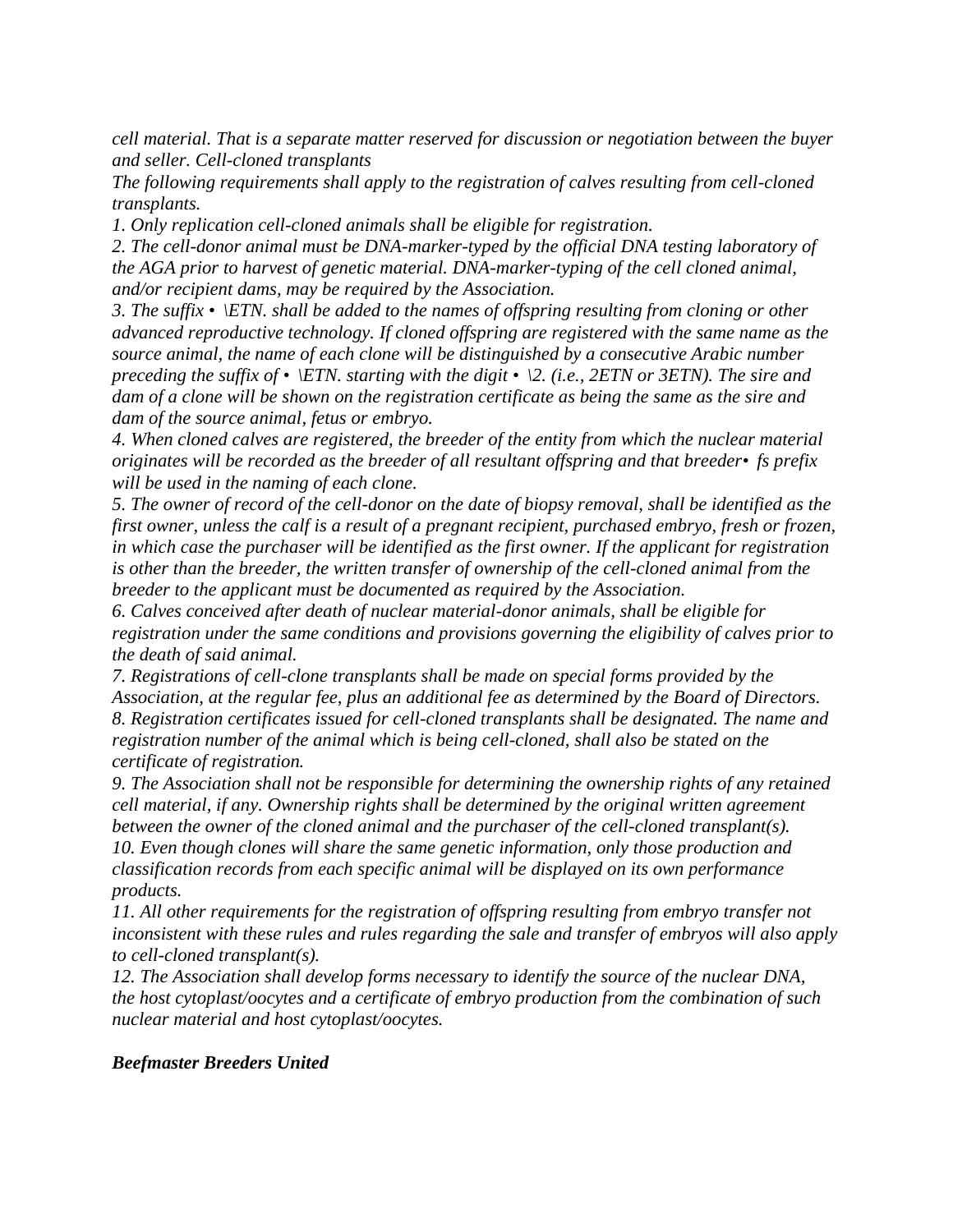*http://www.beefmasters.org/PDFs/2009/Policies%20and%20Procedures/Procedures%20Handb ook/Member%20Handbook%20Policies%20&%20Procedures%202009.pdf*

*CLONES: Only BBU replication cell-cloned animals shall be eligible for registration and eligible to sell in BBU Voluntary Approved Sales. Genetically modified animals shall not be eligible for registration and cannot sell in BBU Voluntary Approved Sales. Cloned animals shall be guaranteed by the seller(s) to be breeders under the same terms of this agreement for females and bulls. ALL ADDITIONAL GUARANTEES WITH RESPECT TO CLONES SHALL BE A SEPARATE AGREEMENT BETWEEN BUYER AND SELLER.* BULLS: If within one-hundred twenty (120) days from

## **American Hereford Association**

## **http://hereford.org/static/files/HB11\_4\_AHARulesAndRegs.pdf**

*SECTION VIII: RULES REGARDING CLONES*

*Rule 1. ONLY REPLICATION CELL-CLONED animals shall be eligible for registration.*

*Rule 2. THE CELL DONOR animal must be DNA-marker typed.*

*Rule 3. THE BREEDER of the cell-donor animal must be identified as the breeder of the cellcloned offspring.*

*Rule 4. THE OWNER OF RECORD of the cell-donor, on the date of biopsy removal, will be identified as the first owner, unless the calf is the result of a pregnant recipient, purchased embryo — fresh or frozen — in which case the purchaser may be identified as the first owner. Rule 5. DNA MARKER typing of the cell-cloned animal, or recipient dams, may be required by the Association.*

*Rule 6. CALVES CONCEIVED AFTER DEATH of cell-donor animals shall be eligible for registration under the same conditions and provisions governing the eligibility of calves prior to the death of said animal.*

*Rule 7. REGISTRATION OF CELL-CLONED transplants shall be made on a special form, provided by the Association, at the regular fee, plus an additional fee as determined by the Board of Directors.*

*Rule 8. REGISTRATION CERTIFICATES issued for cell-cloned transplants shall be so designated. The registration number of the animal, which is being cell-cloned, shall also be stated on the registration certificate.*

*Rule 9. NOTHING SET FORTH herein should be construed as an indication that the Association takes any position as to the ownership rights, if any, of retained cell material. That is a separate matter reserved for discussion and/or negotiation between the buyer and seller.*

*Rule 10. INITIAL BREEDING VALUES – EXPECTED*

*PROGENY DIFFERENCES (EPDs) generated from National Cattle Evaluation for a cloned animal shall be the same values asthe cell-donor animal. All data of future progeny from a cloned animal will be pooled with the cell-donor progeny data for genetic evaluation.*

## **American Jersey Cattle Association**

**<http://www.usjersey.com/Programs/regrules.htm#Top>**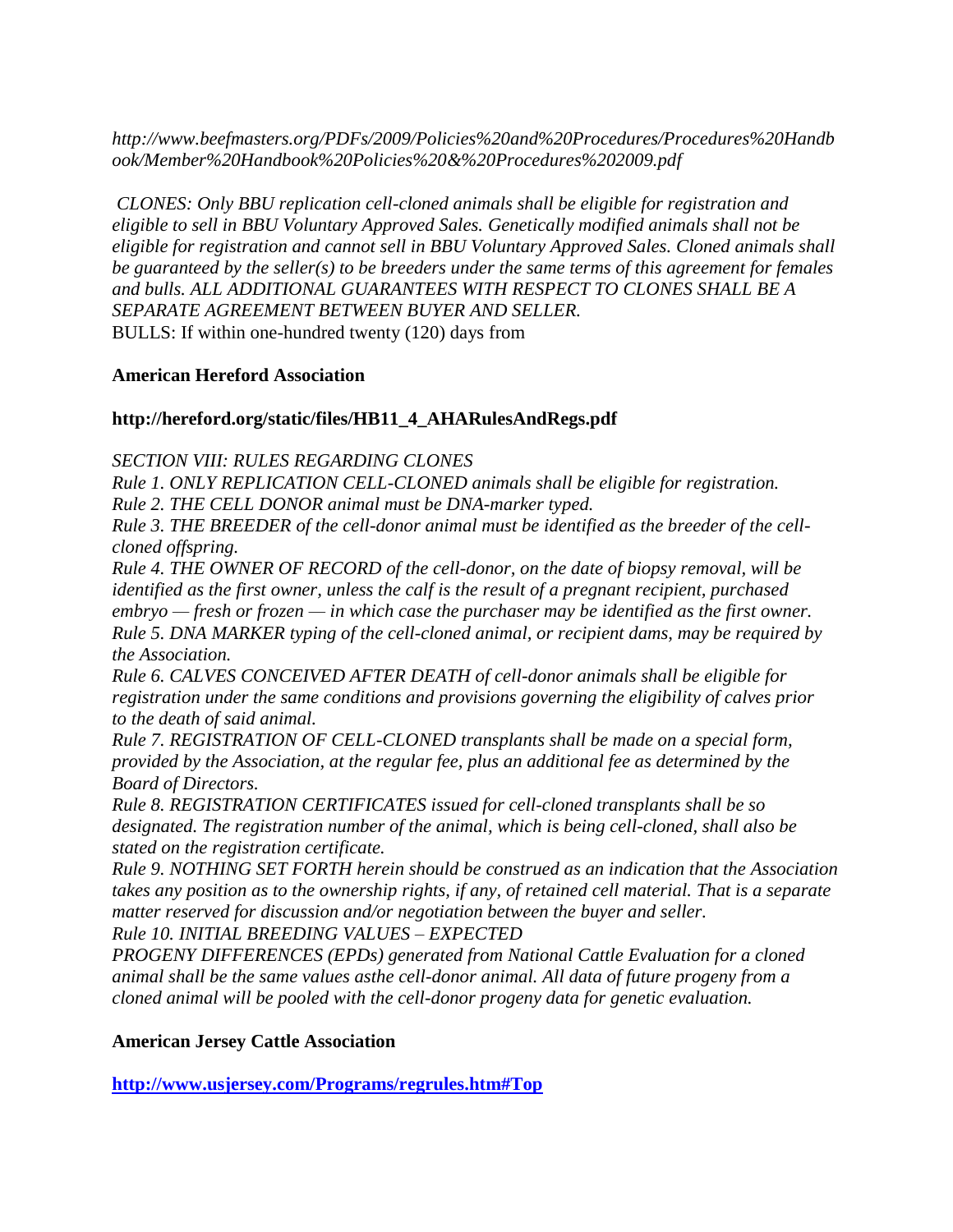*Sec. 11. Application for registration of animals must give:* 

*(a) The sex of the animal. (b) The name desired for the animal. (c) The date of birth. (d) The animal's permanent identification. (e) Whether the animal resulted from artificial insemination. (f) Whether or not the animal is a twin. (g) Whether the animal is polled or horned. (h) Whether or not the animal is the result of embryo transfer or clone. (i) The name and Herd Register number of the sire. (j) The name and Herd Register number of the dam. (k) Signature and owner number of the applicant who shall be the first owner of the animals, defined in Rule II.*

## **Holstein Association, USA**

#### [http://aipl.arsusda.gov/publish/other/2002/submit\\_7wc\\_norhowp.pdf](http://aipl.arsusda.gov/publish/other/2002/submit_7wc_norhowp.pdf)

*Holstein Association USA first registered calves from embryo splitting in 1982 and from nuclear transfer in 1989. Although nuclear-transfer clones are expected to have nearly identical nuclear DNA, their mitochondrial DNA will differ. Unfortunately, almost no recording has been made of the identity of recipient cells.*

## **Red Angus Association of America**

### **www.redangus.org/node/105/Rules\_and\_Regulations.pdf**

#### *CLONE CALVES*

*1.DNA Authentication – To be eligible for registration, both the genetic donor and clone must be DNA typed. The DNA of the clone must be compared to the DNA of the original animal, meeting the probability of exclusion values.*

*2. Name – Cloned animals will carry a unique name designated by the first owner of the clone but must carry the suffix of CLN (maximum of 28characters including the CLN suffix).*

*3. Recorded Breeder – Breeder of the clone should be listed as the breeder of the genetic donor at the time the original animal was conceived.*

*4. Recorded Owner – Owner of the clone should be listed as the first ownerof the cloned animal.*

*5. Registration Certificate – The word clone and the registration number of the genetic donor will be displayed on the registration certificate.*

*6. Consent – For a breeder to have the right to clone an animal, they must have written consent from all the owners of the genetic donor who are current members of the association. Written consent must accompany the cloned animal(s) application for registration.*

#### **American Brahman Breeders Association**

**http://www.brahman.org/PDFs/Join-ABBA/2011/rules-revised-2011.pdf** *CELL-CLONED TRANSPLANTS*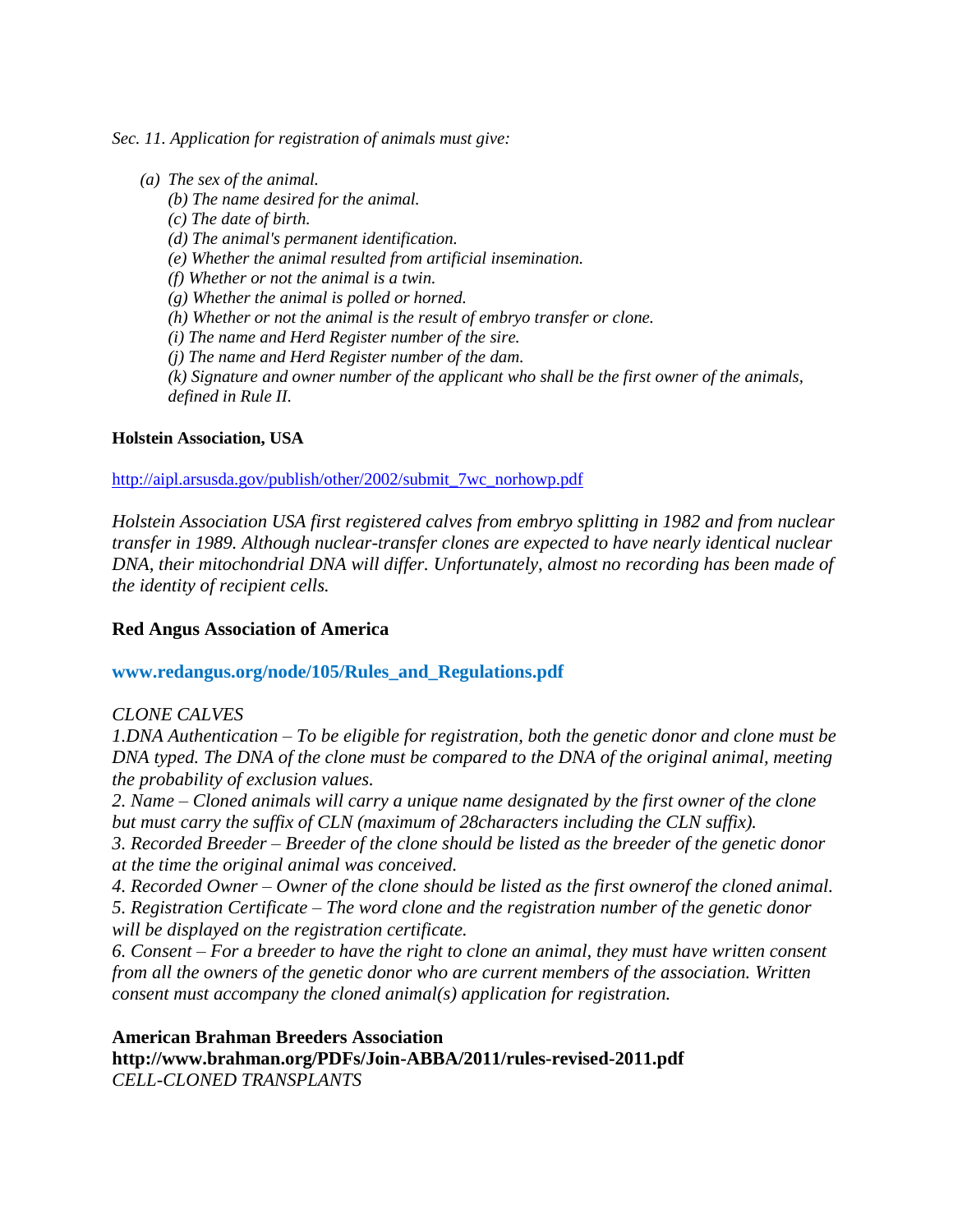*The following requirements shall apply to the registration ofcalves resulting from cell-cloned transplants.*

*The registering breeder must be a member of the American Brahman Breeders Association.*

*Only replication cell-cloned animals shall be eligible for registration. Genetically modified animals shall not be eligible forregistrations.*

*The cell-donor animal must be DNA Marker typed.*

*The breeder of the cell-donor animal must be identified as the breeder of the cell-cloned offspring.*

*The owner of record of the cell-donor, on the date of biopsy removal, will be identified as the first owner, unless the calf is a result of a pregnant recipient, purchased embryo, fresh or frozen, in which case the purchaser may be identified as the first owner.* 

*DNA Marker typing of the cell-cloned animal, or recipient dams,may be required by the Association.* 

*Calves conceived after death of cell-donor animals, shall be eligible for registration under the same conditions and provisions governing the eligibility of calves prior to the death of said animal.*

*Registration of cell-cloned transplants shall be made on a special form, provided by the Association, at the regular fee, plus an additional fee as determined by the Board of Directors. Registration certificates issued for cell-cloned transplants shall be so designated. The registration number of the animal, which isbeing cell cloned, shall also be stated on the certificate of registration.*

*Nothing set forth herein should be construed as an indication that the Association takes any position as to the ownership rights, if any, of retained cell material. That is a separate matter reserved for discussion or negotiation between the buyer and seller.*

## **American Shorthorn Association**

**[http://www.shorthorn.org/Images/registration/rules/Rules%20%20Regs%20Aug15%2020](http://www.shorthorn.org/Images/registration/rules/Rules%20%20Regs%20Aug15%202011_.pdf) [11\\_.pdf](http://www.shorthorn.org/Images/registration/rules/Rules%20%20Regs%20Aug15%202011_.pdf)**

*CLONE ELIGIBILITY: The following points represent the ASA policy for the registration of cloned animal:*

*1. Only replication cell-cloned animals shall be eligible for registration. Genetically modified animals shall not be eligible for registration.*

*2. The cell donor animal and the cell-cloned animal must have a DNA genotype and genetic defect status on file with the ASA and be included on the ASA Genetic Defect Status List (consistent with Rule III, Section 8 of this document).*

**Brown Swiss Cattle Breeder's Association of the U.S.A., Inc.**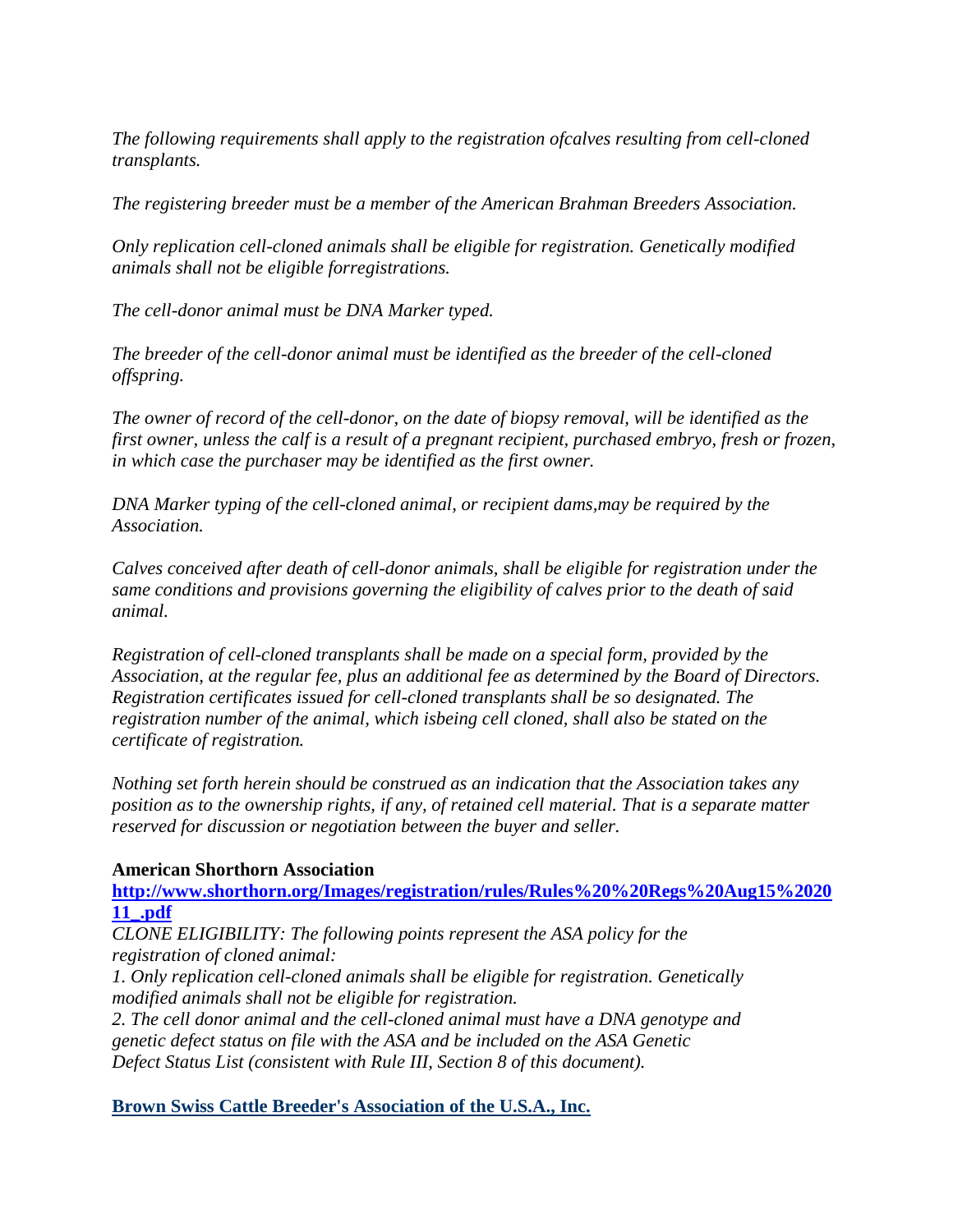### **http://www.cyagra.com/brownswissreg.htm**

*RULE 3 - REGISTRATION*

*O. Embryo Transplants:*

*1. The recorded owner of the transplanted embryo at the time of birth of the resulting calf shall be eligible to apply for a Certificate of Registry.*

*2. A suffix must be included in the name of animals resulting from embryo transplants.*

*a. Animals resulting from single whole embryos must include the suffix ET in their name.*

*b. Animals resulting from split embryos must include the suffix ETS in their name.*

*c. Animals resulting from nuclear (cloning) embryos must include the suffix ETN in their name.*

## **American Guernsey Association**

**<http://www.usguernsey.com/sales/national081315.pdf>**

This link shows the sale of cloned Guernsey embryos. They are required to be named with the same name as the original animal with the prefix "CLX" following the name, where  $X =$  the number of clones in existence, i.e. the first clone would be CL2, the next CL3 etc.

The association, also, has policy on clones governing how pedigrees are printed that says that the original animal's genetic and performance data is used for young clones and then their own data is used when it is available.

## **North American Limousin Foundation**

Now Lists Clone status in the pedigrees of animals it registers.

2011 - Young Sire Trait Leaders - [YW North American Limousin](http://www.nalf.org/pdf/2010/dec29/YSTLYWT.pdf) **...** [www.nalf.org/pdf/2010/dec29/YSTLYWT.pdf](http://www.nalf.org/pdf/2010/dec29/YSTLYWT.pdf) COLEMAN LIMOUSIN RANCH. **CLONE**-COLE FIRST DOWN 46D. 0.19. 0.35. 0.30. 0.24. 0.15. 0.18. P+. P. 0.19. 0.17. 0.17. 0.17. 03/12/2009. CHARLO, MT. 70 \* **...**

## *Registration Certificate*

- *Registration Prefix and Number: NALF assigns each clone its own unique registration number with a prefix of CLN indicating a clone.*
- *Blood Type Case Number: For clones, this number indicates DNA authentication case number. Information as to the specific DNA markers used for validation is included in the case documentation.*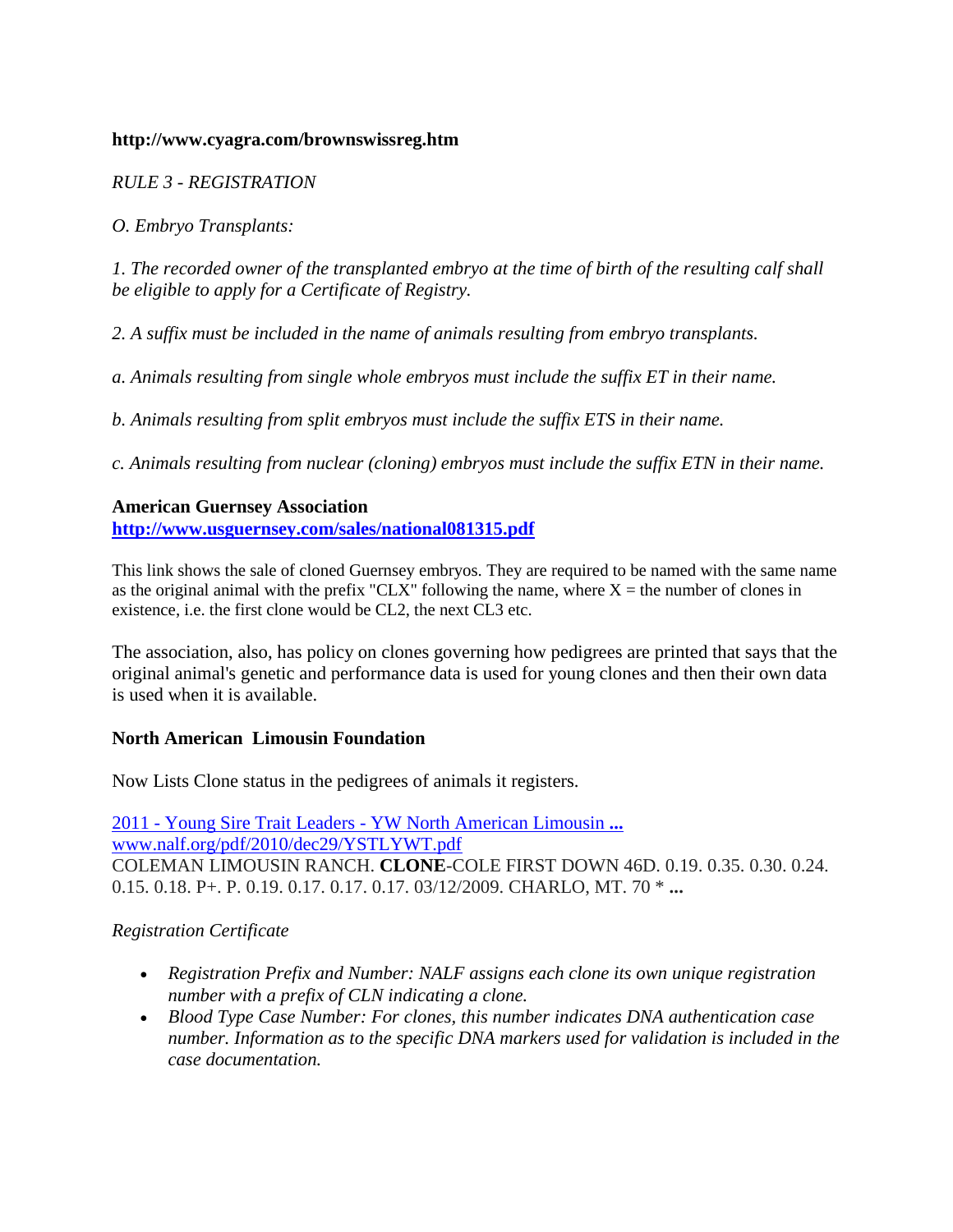- *Name of Animal: NALF assigns names to clones using the name prefix CLONE- followed by the first 19 letters and spaces of the original animal from which the clone was developed.*
- *Calf Herd ID: Same as for non-cloned animals - assigned by breeder.*
- *Birth Date: Birth date of specific clone.*
- *Prefix, Tattoo, Location: Same as for non-cloned animals - unique tattoo assigned by breeder according to NALF rules for herd prefix, year letter and location.*
- *Ownership Date: Same as for non-cloned animals.*
- *Breeder: The breeder of a clone is the owner of the dam of the original animal at the time the original animal was conceived.*
- *Original Applicant: The original applicant of a clone is the person owning the original animal at the time the tissue sample is collected from which specific clones are produced.*
- *Note: The registration certificates for offspring of clones (sires and dams) identify the clone from which the offspring were produced through the cloned parent(s) name and registration number on the certificate.*

## **American Simmental Association**

## **<http://www.simmental.org/userimages/Rules%20Bylaws%202011.pdf>**

3. Registration of Clones:

a. General Definition of a Clone. A clone is a genetic copy of an existing genotype arising from (a) splitting a fertilized egg; or (b) the fusion of a donor animal's cell nucleus with a recipient oocyte (unfertilized egg). Clones transmit nearly identical genetic value to their offspring as compared with the original animal.

b. Eligibility for Registration.

1. Only clones created via replication of cells shall be eligible for registration. Genetically modified animals shall not be eligible. A clone must meet all other applicable ASA standards for registrations.

2. Clones may be created from fertilized eggs, cells from live animals or cells from deceased animals.

3. The original animal or embryo must be DNA tested and registered with the ASA.

4. A clone must be DNA typed to the original animal or embryo in the manner determined by the ASA to be eligible for registration.

c. Identification of Breeder. The breeder of the cell-donor animal or embryo will be identified as the breeder of the cloned offspring.

d. Identification of Owner. For clones obtained via nuclear transfer, the owner of record of the original animal, on the date of cloning, will be designated as the first owner of the clone. For clones obtained via the division of a fertilized egg, the owner of the divided embryo will be designated as the first owner of the clone.

e. Registration.

1. The first owner will be responsible for the registration and DNA verification of the original animal and clone.

2. Registration of clones shall be made on a special application for registration and the owner must designate that the animal is a clone. All cloned animals will be charged regular registration and transfer fees plus an additional fee as determined by the Board of Trustees.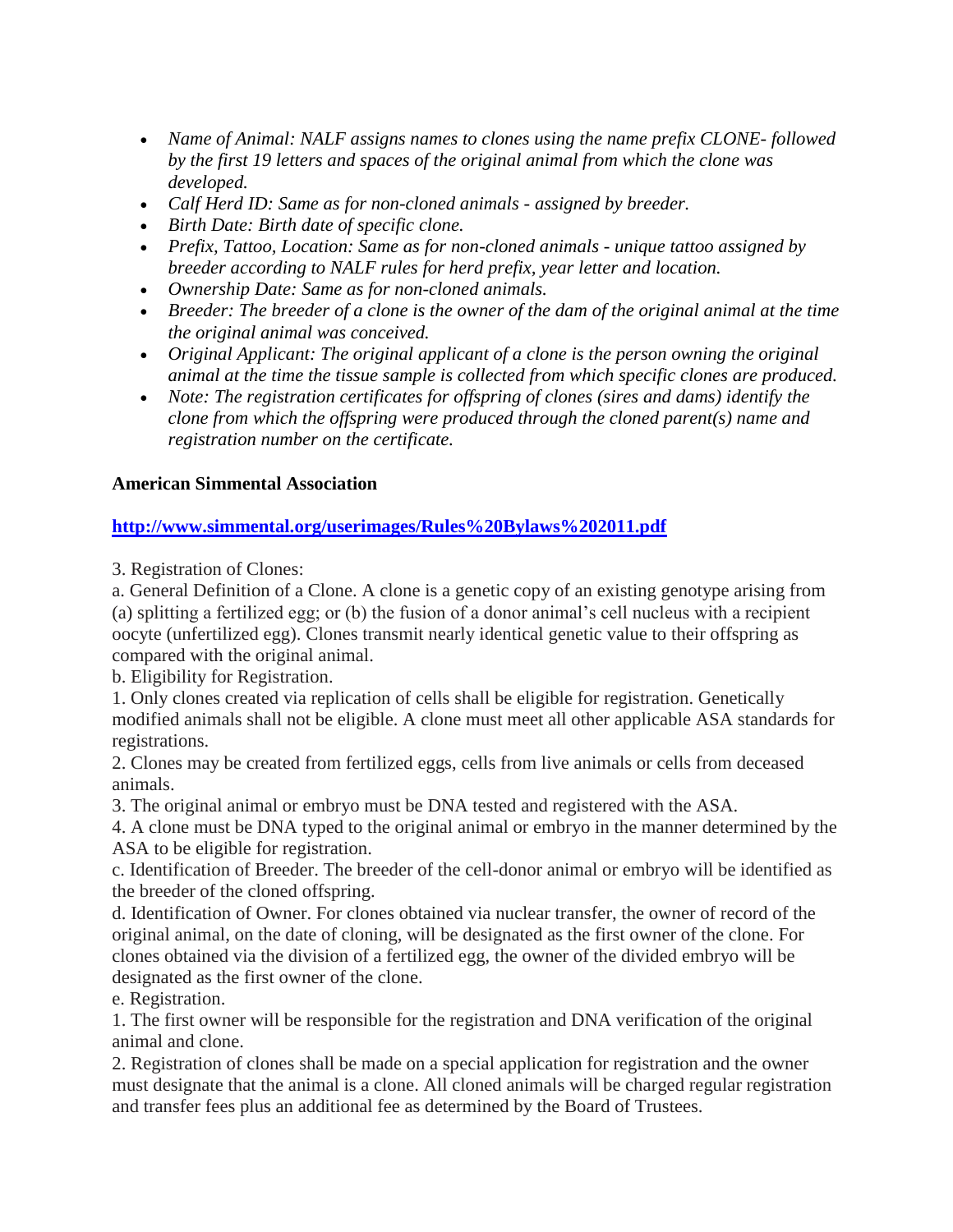3. Registration certificates for clones shall be so designated. The registration number of the original animal shall also be identified on the registration certificate.

4. The registered name of individual clones must include the cell-cloned family name.

5. All other standard registration requirements must be met.

f. Retained Genetic Material. Nothing set forth herein should be construed as an indication that the ASA takes any position as to the ownership rights, if any, of retained cell material. That is a separate matter reserved for discussion or negotiation between the buyer and seller.

## **Texas Longhorn Breeders Association of America**

This association makes clear on its registration form that cloning status is to be included in the pedigree of the animal. See the form below:

**<http://www.tlbaa.org/registration/forms/Registration%20Application.pdf>** Rules on cloning are here:

<http://www.tlbaa.org/tlbaa/TLBAA%20Handbook%202010.pdf>

*F. TLBAA Rules of Registration of Clones*

*The following requirements shall apply to the registration of calves resulting from cell-cloned transplants:*

*1. Only replication cell-cloned animals shall be eligible for registration. Genetically modified animals shall not be eligible for registration. 2. The cell-donor animal must be DNA-markertyped. A report of the results of DNA tests performed by the laboratory recognized by the TLBAA must be on file in the Association office prior to the registration of clones.*

*3. Before individuals can be registered as clones, the clonal family (A clonal family is a group of individuals that have the same genotype; that is, all individuals are derived from the same cell line) must be certified with the TLBAA and given a TLBAA certification number. If it is* 

*determined that an animal appears in the lineage of a cell-donor animal, requesting Clonal Family Certification, that is eligible for TLBAA registration but cannot be traced within the TLBAA E.T. or*

*A.I. certification requirements, the requesting cell-donor animal would not be eligible for certification.*

*4. Clonal Family Certification requests submitted after October 1, 2006 will be subject to TLBAA Board approval.*

*5. The TLBAA reserves the right to inspect any TLBAA registered animal identified as the celldonor in all requests for a Clonal Family Certification with the cost of the inspection to be borne by the party seeking the clonal Family Certification.*

*6. A clonal family must be established for each individual TLBAAA registered animal identified as the cell donor.*

*7. Individual clones must be DNA (Deoxyribonucleic Acid) typed to the clonal family.*

*8. The registered name of individual clones must include the TLBAA Clonal Family Certification number. All other standard registration requirements must be met.*

*9. The breeder of the cell-donor animal must be identified as the breeder of the cell-cloned offspring.*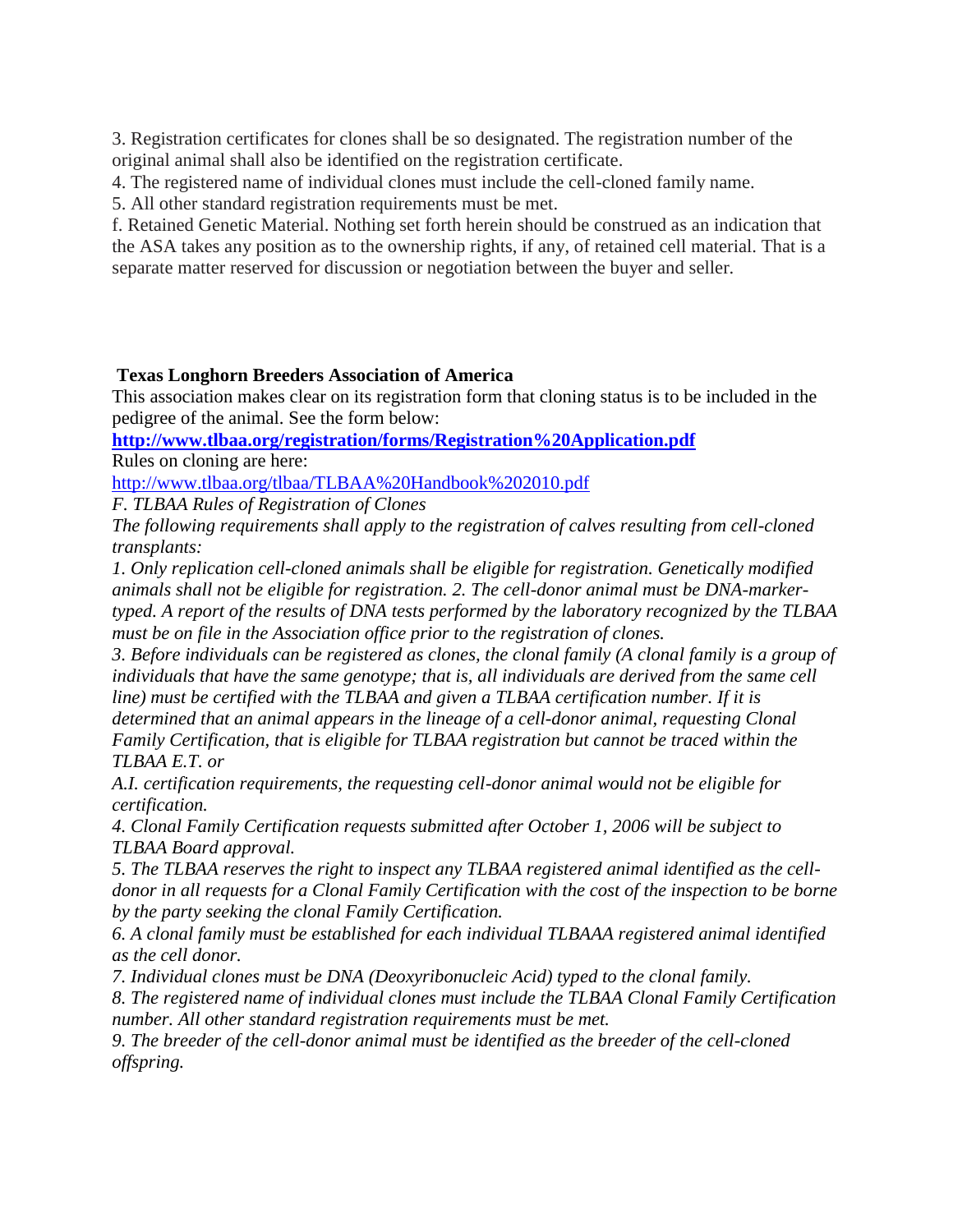*10. The owner of record of the cell-donor, on the date of the biopsy removal, will be identified as the first owner; unless, the calf is a result of a pregnant recipient or purchased embryo (fresh or frozen) in which case the purchaser may be identified as the first owner.*

*11. Calves conceived after death of cell-donor animals, shall be eligible for registration under the same conditions and provisions governing the eligibility of calves prior to the death of said animal.*

*12. Calves resulting from multiple sire breeding, using only sires .. registered in the same clonal family, are eligible for registration. Resulting calves will be registered, using the Clonal Family ...... Certification number. Individual registration numbers of all cloned sires must be provided at the time of registration of the calves.*

*13. Registration of cell-cloned transplants shall be made on a TLBAA registration form, provided by the Association, at the regular fee, plus an additional fee as determined by the Board of Directors.*

*14. Registration certificates issued for cell-cloned transplants shall be so designated. The Clonal Family Certification number of the animal, which is being cell-cloned, shall also be stated on the certificate of registration. Offspring of a registered clone, conceived by natural reproduction, shall be duly recorded in the Association herd book but shall carry a designation to denote clonal ancestry. Additionally, all TLBAA registered animals, with a lienage containing a cellcloned transplant, will be identified with the designation in their TLBAA registration number. 15. Nothing set forth herein should be construed as an indication that the Association takes any position as to the ownership rights, if any, of retained cell material. That is a separate matter reserved for discussion or negotiation between the buyer and seller. It shall be considered unethical and improper, at the time of sale of an animal, 27 Texas Longhorn Breeders Association of America to fail to fully disclose all information pertaining to ownership rights of retained cell material and/or cell line. A box on the TLBAA transfer form will be designated for the disclosure of any retained cell material and/or cell lines by the seller or previous owners of said animal.* 

*16. In order to compile performance data, owners of all cell-cloned transplants will be encouraged to submit to the TLBAA: birthweight, and weight and horn measurements at six (6) month ..intervals until 3-years of age.*

# **SOME CANADIAN AND EUROPEAN BREEDS WILL NOT REGISTER CLONES Canadian Brown Swiss and Braunvieh Association**

<http://www.clrc.ca/13by-laws.pdf>

*The following Brown Swiss dairy animals are eligible for registration in the Brown Swiss Section of the Association Herd Book. No animals produced via clone or gene manipulation shall be eligible for registration.*

## **Aberdeen-Angus Cattle Society (UK)**

## **<http://www.aberdeen-angus.co.uk/wp-content/uploads/ByeLaws2011.pdf>**

*Cloning Any animal which is born as a direct result of cloning technology will not be eligible for entry into the Herd Book. Whilst it is acknowledged that cloned animals are entered into Herd Books of overseas societies, such animals will not be eligible for transfer into the Society's Herd Book. Progeny from such animals whether resulting from natural serv-ice, A.I. or E.T. will be eligible for entry into the Herd Book and their pedigree certificate marked accordingly.*